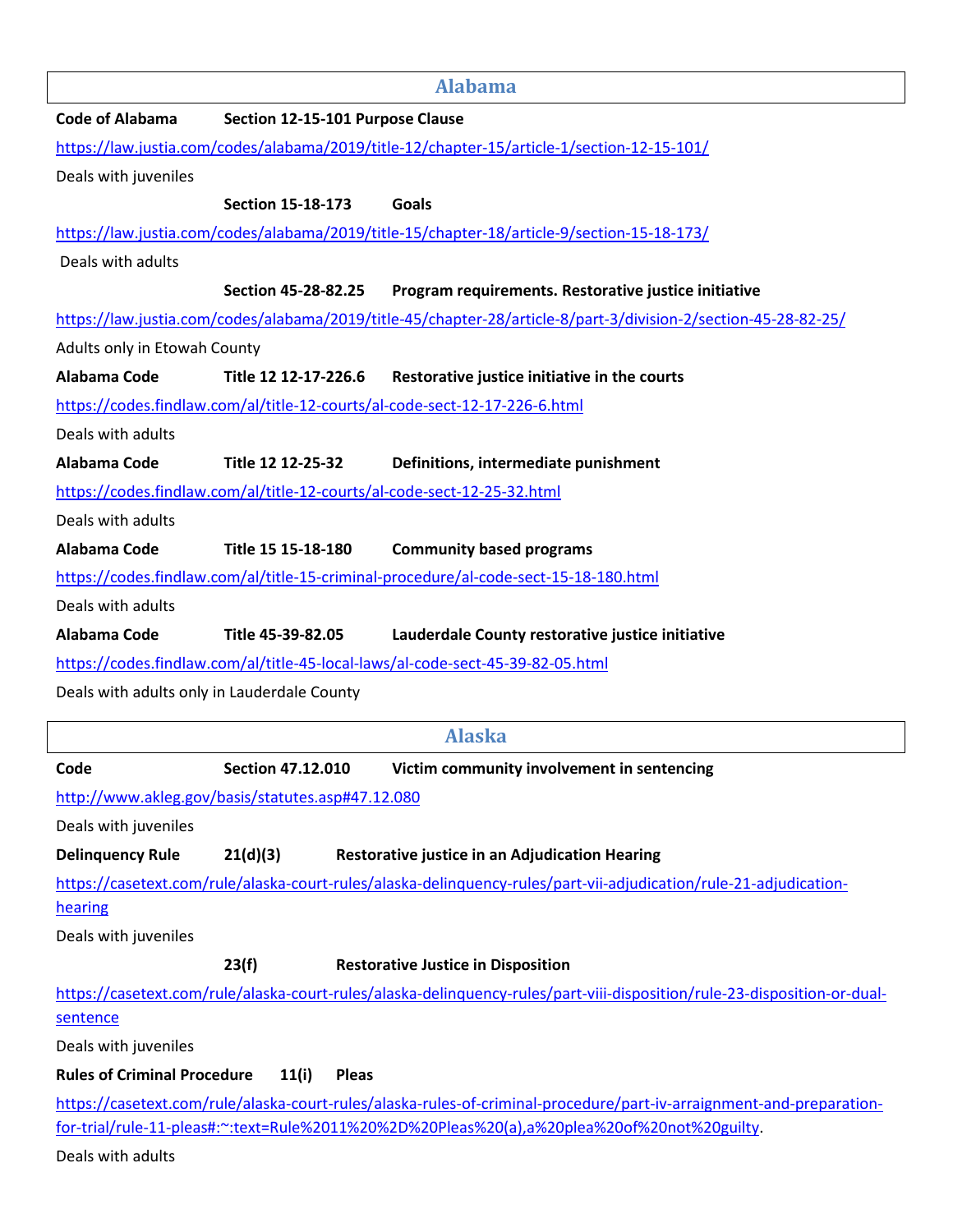## **Section 12.55.011 Victim and community involvement in sentencing**

https://law.justia.com/codes/alaska/2019/title-12/chapter-55/section-12-55-011/

Deals with adults

**Section 47.12.010(b)(1)(B) Delinquent minors, goals and purposes** 

### https://codes.findlaw.com/ak/title-47-welfare-social-services-and-institutions/ak-st-sect-47-12-010.html

Deals with juveniles

**Arkansas Code Annotated 9-27-302 Purpose**  https://law.justia.com/codes/arkansas/2019/title-9/subtitle-3/chapter-27/subchapter-3/section-9-27-302/ Deals with juveniles **California Welfare and Institutions Code Section 202 General Provisions, purpose**  https://law.justia.com/codes/california/2019/code-wic/division-2/part-1/chapter-2/article-1/section-202-5/ Deals with juveniles  **742(b) Juvenile court law. Victim Notification** https://codes.findlaw.com/ca/welfare-and-institutions-code/wic-sect-742.html Deals with juveniles  **Section1700 Relating to minors**  https://law.justia.com/codes/california/2019/code-wic/division-2-5/chapter-1/article-1/section-1700/ Deals with juveniles **Education Code 48900 Referrals to restorative justice program**  https://codes.findlaw.com/ca/education-code/edc-sect-48900.html Deals with juveniles at school  **48900.5 Other means of correction** https://leginfo.legislature.ca.gov/faces/codes\_displaySection.xhtml?lawCode=EDC&sectionNum=48900.5.#:~:text=(a)%2 0Suspension%2C%20including%20supervised,to%20bring%20about%20proper%20conduct. Deals with juveniles in school **Penal Code 17.5(a)(S)(E) Penal code preliminary provisions, definitions** https://codes.findlaw.com/ca/penal-code/pen-sect-17-5.html Deals with adults **422.86(a)(3) Hate crime sentencing goals** https://codes.findlaw.com/ca/penal-code/pen-sect-422-86.html Deals with adults  **1170 Initial sentencing** https://codes.findlaw.com/ca/penal-code/pen-sect-1170.html Deals with adults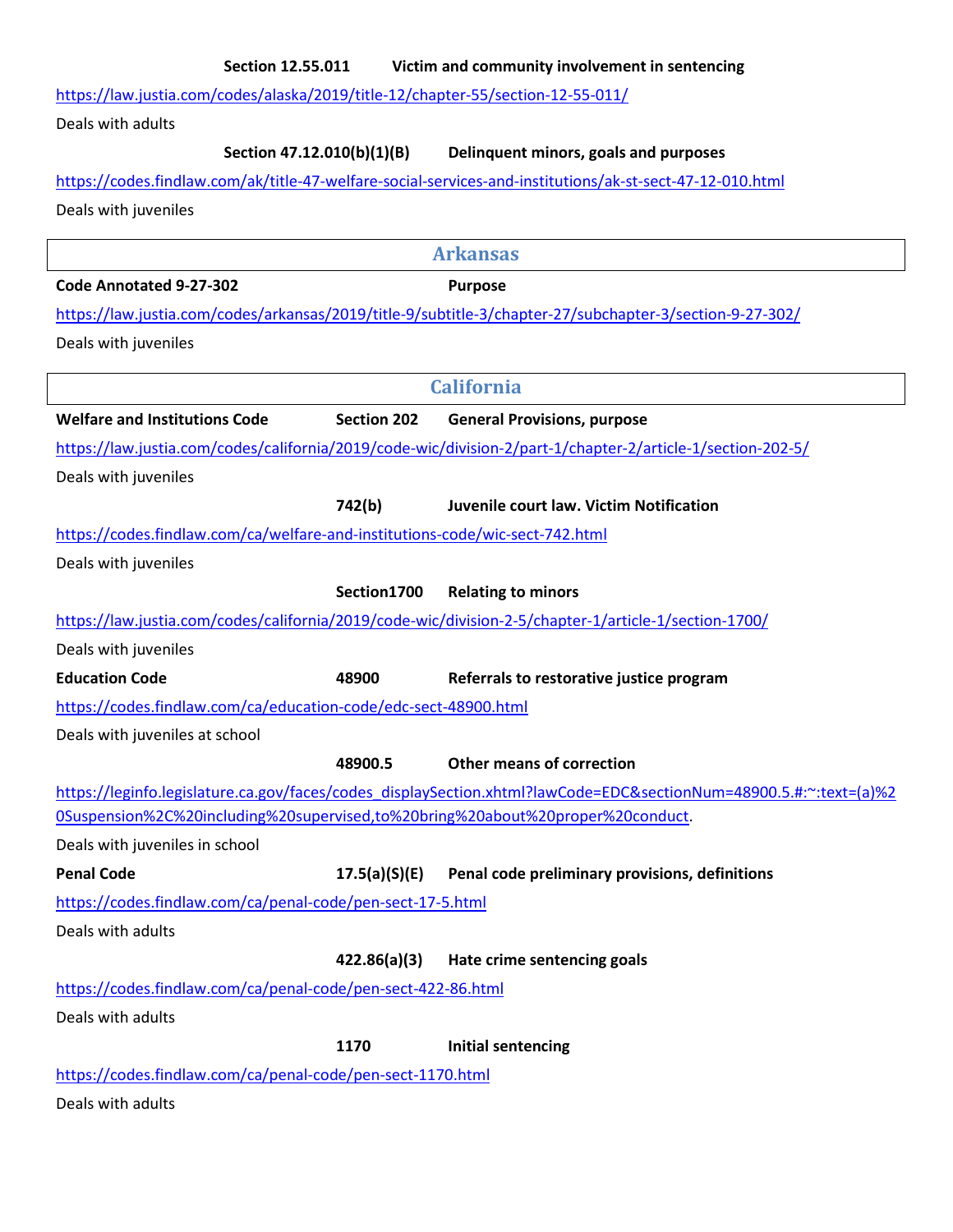| <b>Penal Code</b>                                                                      | 1230              | <b>Community corrections performance incentive funds</b>         |
|----------------------------------------------------------------------------------------|-------------------|------------------------------------------------------------------|
| https://codes.findlaw.com/ca/penal-code/pen-sect-1230.html                             |                   |                                                                  |
| Deals with adults                                                                      |                   |                                                                  |
|                                                                                        |                   | 1230(b)(3)(B) Community corrections performance incentives       |
| https://codes.findlaw.com/ca/penal-code/pen-sect-1230.html                             |                   |                                                                  |
| Deals with adults                                                                      |                   |                                                                  |
|                                                                                        |                   | 3450(b)(8)(E) Legislative findings and declarations. Definitions |
| https://codes.findlaw.com/ca/penal-code/pen-sect-3450.html                             |                   |                                                                  |
| Deals with adults                                                                      |                   |                                                                  |
|                                                                                        |                   | 5006(a)(1)(D) Inmate Welfare Fund                                |
| https://codes.findlaw.com/ca/penal-code/pen-sect-5006.html                             |                   |                                                                  |
| Deals with adults                                                                      |                   |                                                                  |
|                                                                                        | 5027(b)           | Department of Corrections and Rehabilitation, grant program      |
| https://codes.findlaw.com/ca/penal-code/pen-sect-5027.html                             |                   |                                                                  |
| Deals with adults                                                                      |                   |                                                                  |
|                                                                                        | 6046.3            | <b>Second Chance Program</b>                                     |
| https://codes.findlaw.com/ca/penal-code/pen-sect-6046-3.html                           |                   |                                                                  |
| Deals with adults                                                                      |                   |                                                                  |
|                                                                                        | 8052(e)(6)        | <b>Community based punishment act. Definitions</b>               |
| https://codes.findlaw.com/ca/penal-code/pen-sect-8052.html                             |                   |                                                                  |
| Deals with adults                                                                      |                   |                                                                  |
| <b>Rules of Court</b>                                                                  | <b>Rule 4.427</b> | Hate crime sentencing goals. Considerations                      |
| https://www.courts.ca.gov/cms/rules/index.cfm?title=four&linkid=rule4_427              |                   |                                                                  |
| Deals with adults                                                                      |                   |                                                                  |
|                                                                                        |                   | <b>Connecticut</b>                                               |
| <b>General Statutes</b>                                                                | Section 46b-121h  | Goals of the juvenile justice system                             |
| https://law.justia.com/codes/connecticut/2019/title-46b/chapter-815t/section-46b-121h/ |                   |                                                                  |
| Deals with juveniles                                                                   |                   |                                                                  |

**Section 7-294h(G) Police basic training**

https://codes.findlaw.com/ct/title-7-municipalities/ct-gen-st-sect-7-294h.html

Deals with juveniles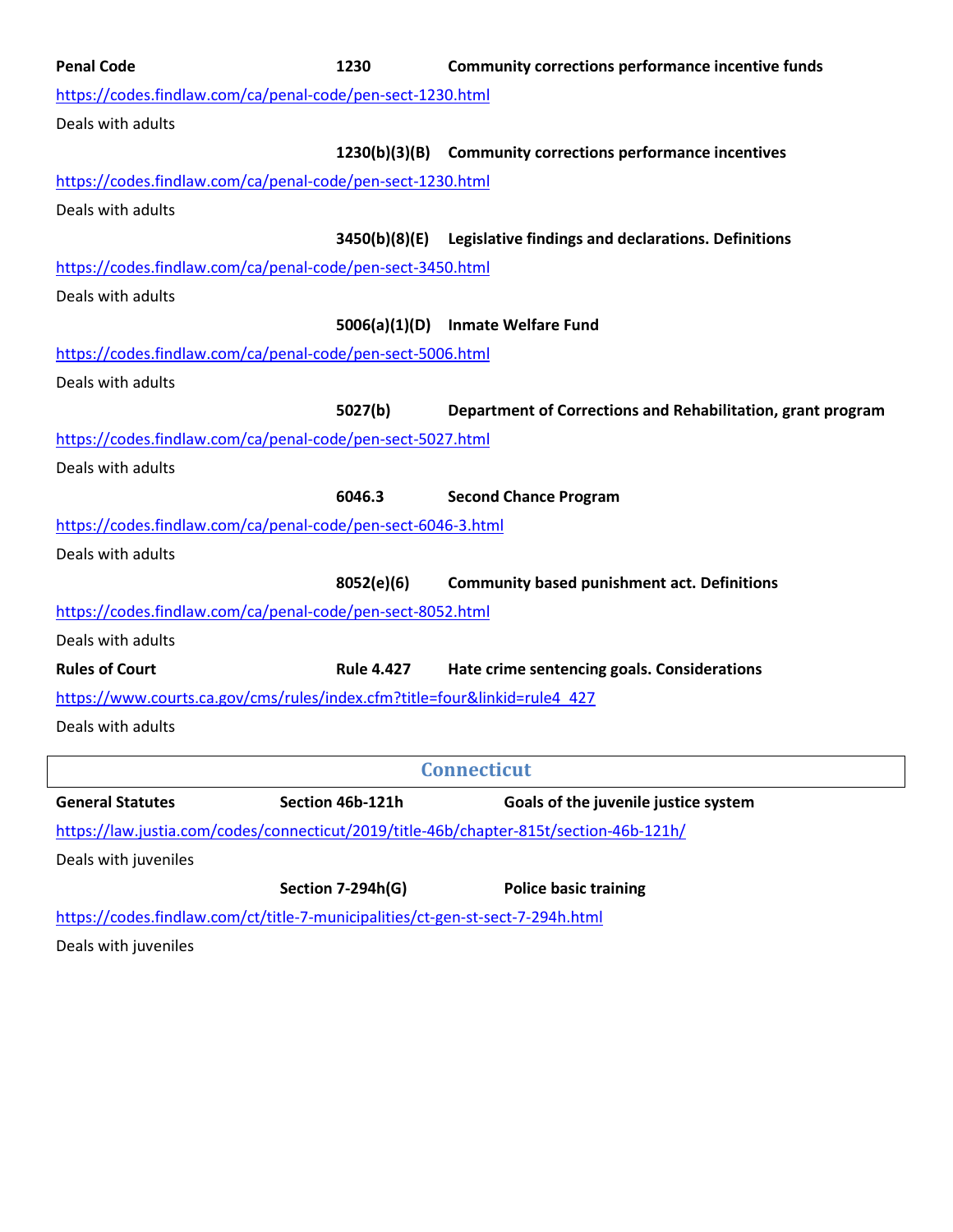|                                           | <b>Delaware</b>                                                                                  |                                                                                                                    |
|-------------------------------------------|--------------------------------------------------------------------------------------------------|--------------------------------------------------------------------------------------------------------------------|
| Code                                      | Title 11, Chapter 9501                                                                           | Victim offender mediation<br><b>RJ</b>                                                                             |
|                                           | https://law.justia.com/codes/delaware/2019/title-11/chapter-95/section-9501/                     |                                                                                                                    |
| Deals with general criminal               |                                                                                                  |                                                                                                                    |
|                                           | Title 11, Chapter 9502                                                                           | Victim offender mediation, program funding,<br>operation                                                           |
|                                           | https://codes.findlaw.com/de/title-11-crimes-and-criminal-procedure/de-code-sect-11-9502.html    |                                                                                                                    |
| Deals with general criminal               |                                                                                                  |                                                                                                                    |
|                                           | Title 11, Chapter 9504                                                                           | Victim offender mediation, eligibility                                                                             |
|                                           | https://codes.findlaw.com/de/title-11-crimes-and-criminal-procedure/de-code-sect-11-9504.html    |                                                                                                                    |
| Deals with general criminal               |                                                                                                  |                                                                                                                    |
|                                           | <b>Florida</b>                                                                                   |                                                                                                                    |
| <b>Statue</b>                             | <b>Section 985.01</b><br><b>Purpose and intent</b>                                               |                                                                                                                    |
|                                           | https://law.justia.com/codes/florida/2020/title-xlvii/chapter-985/part-i/section-985-01/         |                                                                                                                    |
| Deals with juveniles                      |                                                                                                  |                                                                                                                    |
|                                           | <b>Section 985.155</b>                                                                           | Neighborhood restorative justice                                                                                   |
|                                           | http://www.leg.state.fl.us/statutes/index.cfm?App_mode=Display_Statute&URL=0900-                 |                                                                                                                    |
| 0999/0985/Sections/0985.155.html          |                                                                                                  |                                                                                                                    |
| Deals with juveniles                      |                                                                                                  |                                                                                                                    |
| <b>Administrative Code</b>                | <b>Youth activities</b><br>Rule 63g-2.023(4)                                                     |                                                                                                                    |
|                                           |                                                                                                  | https://casetext.com/regulation/florida-administrative-code/department-63-department-of-juvenile-justice/division- |
|                                           | 63g-detention-services/chapter-63g-2-secure-detention-services/section-63g-2023-youth-activities |                                                                                                                    |
| Deals with juveniles                      |                                                                                                  |                                                                                                                    |
|                                           | Georgia                                                                                          |                                                                                                                    |
| <b>Official Code of Georgia Annotated</b> | $15 - 11 - 1$                                                                                    | <b>Purpose of chapter</b>                                                                                          |
|                                           | https://law.justia.com/codes/georgia/2019/title-15/chapter-11/article-1/section-15-11-1/         |                                                                                                                    |
| Deals with juveniles                      |                                                                                                  |                                                                                                                    |
| Comp R. & Regs                            | $96 - 1 - 05$                                                                                    | <b>Juvenile Accountability Block Grants</b>                                                                        |
|                                           |                                                                                                  | https://casetext.com/regulation/georgia-administrative-code/department-96-grants-of-governors-office-for-children- |
|                                           | and-families/chapter-96-1-grant-programs/rule-96-1-05-juvenile-accountability-block-grants       |                                                                                                                    |
| Deals with juveniles                      |                                                                                                  |                                                                                                                    |
|                                           | <b>Hawaii</b>                                                                                    |                                                                                                                    |
| <b>Revised Statute</b>                    | HR11 (2000)                                                                                      | Mandate to establish restorative justice<br><b>RJ</b>                                                              |
|                                           | https://www.capitol.hawaii.gov/session2020/bills/SB737 .HTM                                      |                                                                                                                    |
|                                           |                                                                                                  | Ch. 353H-31(b)(26)(C) Adult offender reentry programs and services                                                 |
|                                           | https://law.justia.com/codes/hawaii/2019/title-20/chapter-353h/section-353h-31/                  |                                                                                                                    |
| Deals with adults                         |                                                                                                  |                                                                                                                    |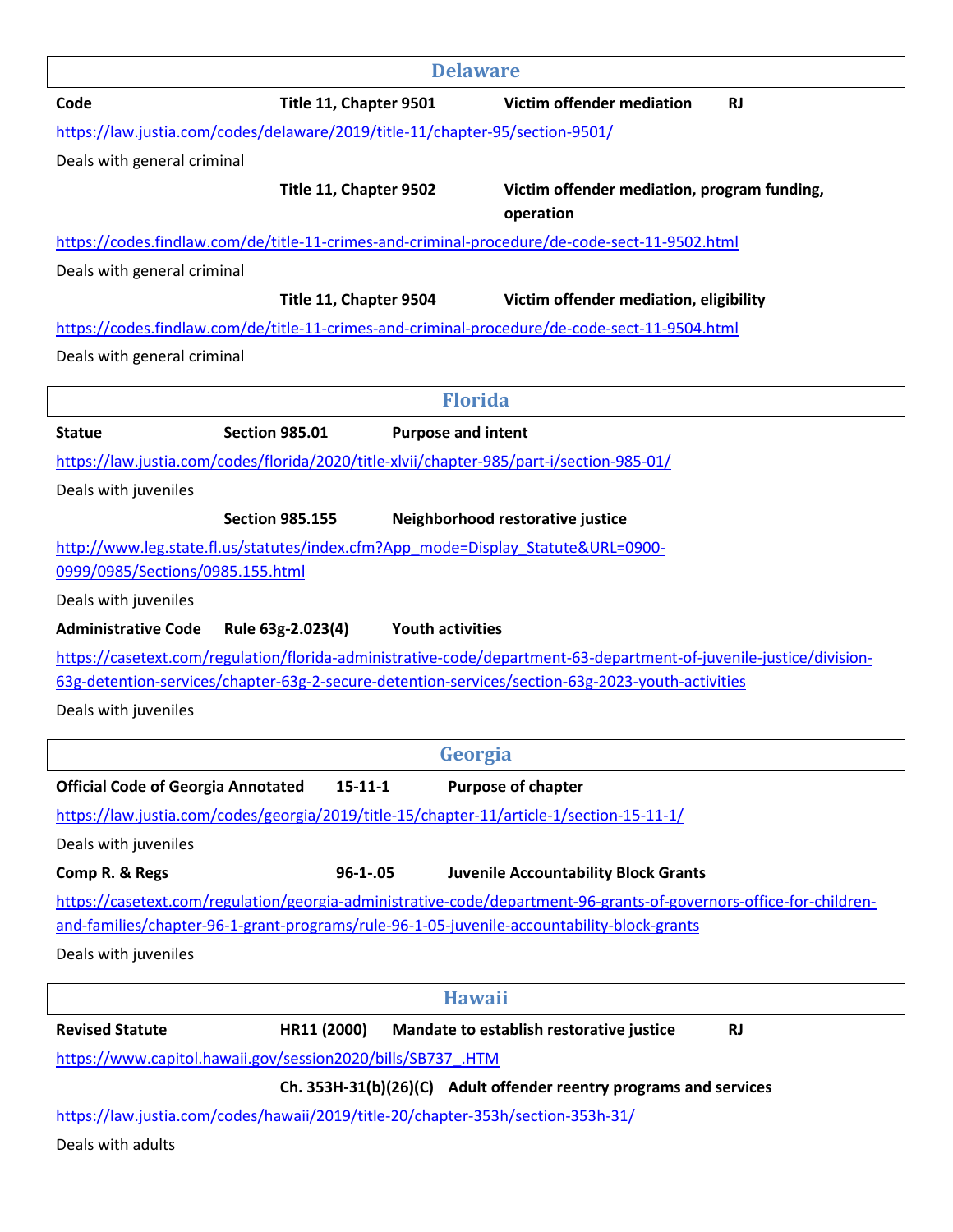**571-31.4(c)(11) Informal adjustment**

https://law.justia.com/codes/hawaii/2015/title-31/chapter-571/section-571-31.4/

Deals with juveniles

|                                                                                  |                                              | <b>Idaho</b>                                                                                 |
|----------------------------------------------------------------------------------|----------------------------------------------|----------------------------------------------------------------------------------------------|
| <b>Statute</b>                                                                   |                                              | Title 20, Ch.5, 20-501 Juvenile Corrections Act Legislative Intent<br><b>BARJ</b>            |
| https://legislature.idaho.gov/statutesrules/idstat/title20/t20ch5/sect20-501/    |                                              |                                                                                              |
| Deals with juveniles                                                             |                                              |                                                                                              |
|                                                                                  |                                              | <b>Illinois</b>                                                                              |
| <b>Compile Statute</b>                                                           | 705 ILCS405/5-101                            | Juvenile Court Act Purpose and Policy BA                                                     |
| https://www.ilga.gov/legislation/ilcs/fulltext.asp?DocName=070504050K5-101       |                                              |                                                                                              |
| Deals with juveniles                                                             |                                              |                                                                                              |
|                                                                                  | 705 ILC 405/5-310                            | <b>Community mediation program</b>                                                           |
| https://ilga.gov/legislation/ilcs/documents/070504050K5-310.htm                  |                                              |                                                                                              |
| Deals with juveniles                                                             |                                              |                                                                                              |
|                                                                                  | 730 ILCS 110/16.1                            | <b>Redeploy Illinois Program</b>                                                             |
| https://www.ilga.gov/legislation/ilcs/documents/073001100K16.1.htm               |                                              |                                                                                              |
| Deals with juveniles                                                             |                                              |                                                                                              |
|                                                                                  | 730 ILCS 5/5-6-3.3                           | Offender initiative program                                                                  |
| https://law.justia.com/codes/illinois/2019/chapter-730/act-730-ilcs-5/chapter-v/ |                                              |                                                                                              |
| Deals with adults                                                                |                                              |                                                                                              |
|                                                                                  | 730 ILCS 5/5-6-3.6                           | <b>First Time Weapon Offender Program</b>                                                    |
|                                                                                  | 730 ILCS 5/5-8-1.1                           | <b>Impact incarceration</b>                                                                  |
|                                                                                  | 730 ILCS 5/5-8-1.2                           | <b>County impact incarceration</b>                                                           |
|                                                                                  | 705 ILCS 405/5-310                           | <b>Community mediation program. Program purpose</b>                                          |
| https://www.ilga.gov/legislation/ilcs/ilcs5.asp?ActID=1863&ChapterID=50          |                                              |                                                                                              |
|                                                                                  |                                              | <b>Indiana</b>                                                                               |
| $11 - 12 - 8 - 1(5)$<br>Code                                                     | <b>Community corrections program defined</b> |                                                                                              |
|                                                                                  |                                              | https://codes.findlaw.com/in/title-35-criminal-law-and-procedure/in-code-sect-35-40-6-4.html |
| Deals with adults                                                                |                                              |                                                                                              |
| $31 - 10 - 2 - 1$                                                                | Policy and purpose                           |                                                                                              |
|                                                                                  |                                              | http://184.175.130.101/legislative/laws/2019/ic/titles/031/articles/039/#31-10-2-1           |
| Deals with juveniles                                                             |                                              |                                                                                              |
| $35-40-6-4(9)$                                                                   | Victim assistance program. Purposes          |                                                                                              |
|                                                                                  |                                              | https://codes.findlaw.com/in/title-35-criminal-law-and-procedure/in-code-sect-35-40-6-4.html |
| Deals with adults                                                                |                                              |                                                                                              |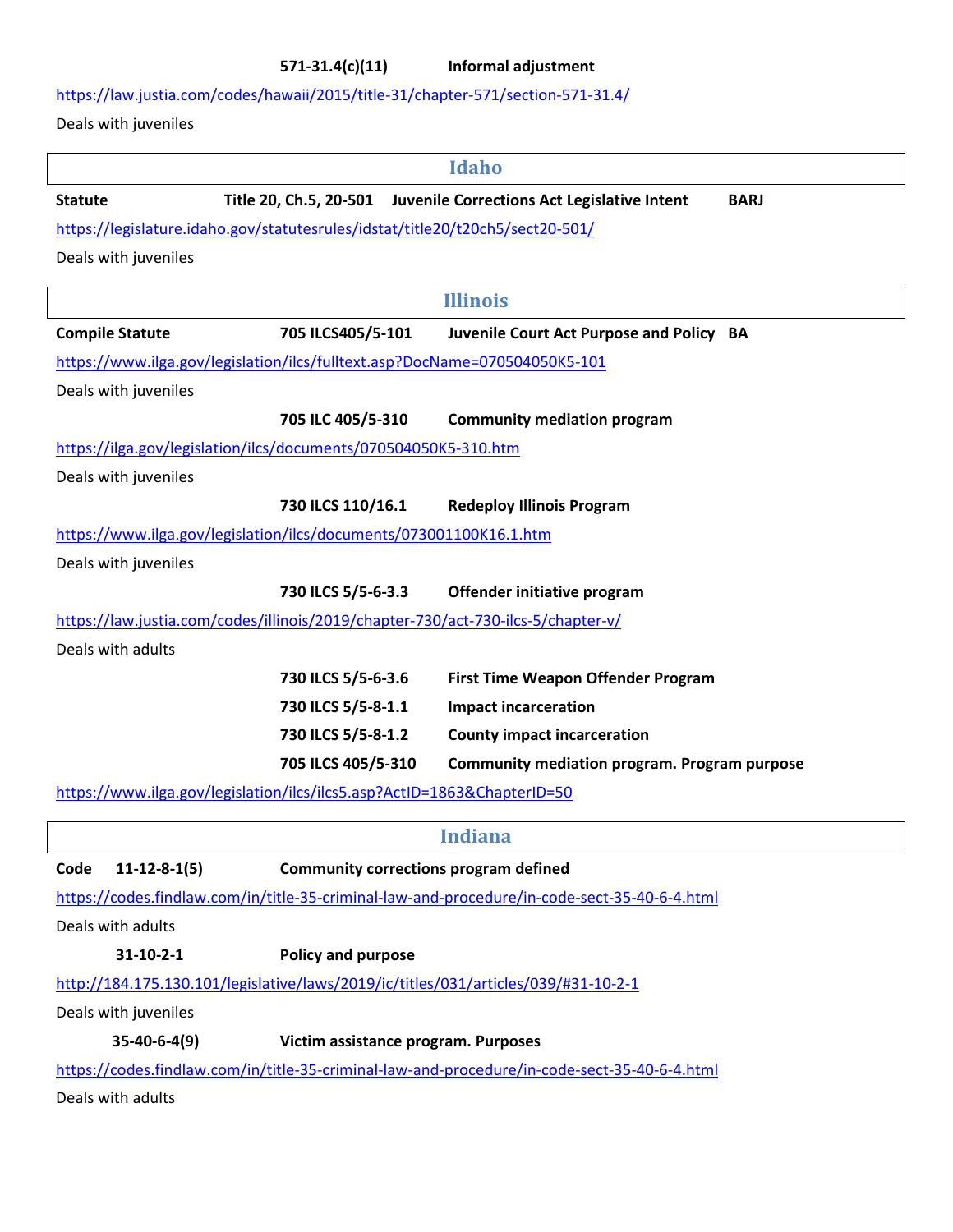https://law.justia.com/codes/indiana/2017/title-35/article-40/chapter-5/section-35-40-5-6/

Deals with adults

## **Section 210 IAC 2-1-1 Community correction plan; application for aid**

https://www.law.cornell.edu/regulations/indiana/210-Ind-Admin-Code-2-1-1

Deals with adults

**Iowa** 

Not Applicable

**Kentucky** 

Not Applicable

**Louisiana** 

**Revised Statute 46:2610(C)(9),(D)(1) Community based, school-based, and regionally based sanctions and services grant program**

https://law.justia.com/codes/louisiana/2013/code-revisedstatutes/title-46/rs-46-2610/

Deals with juveniles

**Maine** 

Not applicable

**Maryland** 

**Title 9-3209 Performance incentive grant fund**

https://codes.findlaw.com/md/state-government/md-code-state-govt-sect-9-3209.html

Deals with adults

**Michigan** 

Not applicable

**Mississippi** 

Not applicable

**Montana** 

**Code Annotated Title 2-15-2012 Renumbered 44-7-301 Intent** 

https://leg.mt.gov/bills/mca/title\_0440/chapter\_0070/part\_0030/section\_0010/0440-0070-0030-0010.html

Deals with adults

**Title 2-15-2013 Renumbered 44-7-302 Office of restorative justice**

https://law.justia.com/codes/montana/2019/title-44/chapter-7/part-3/section-44-7-302/

Deals with adults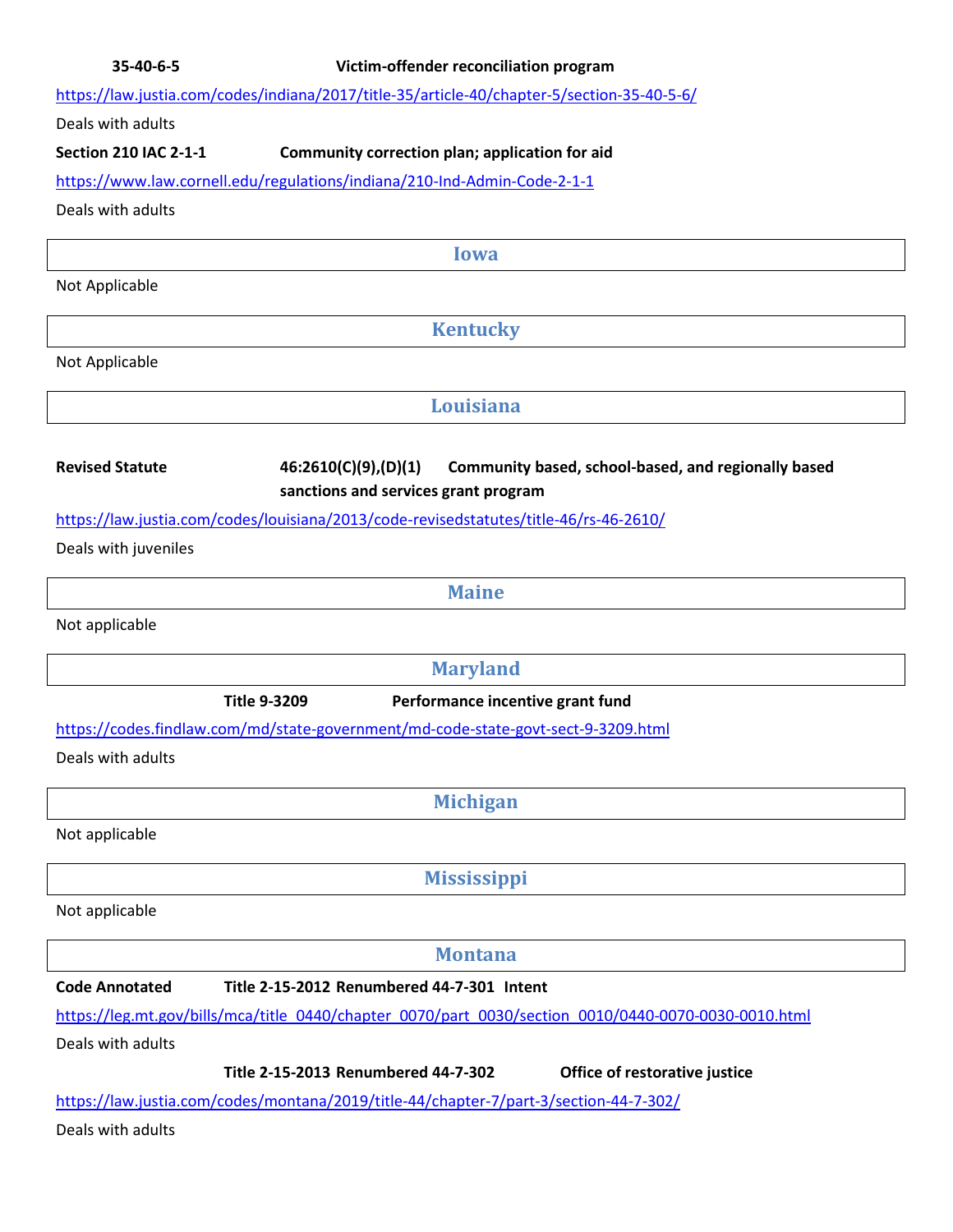| Title 2-15-2014 Renumbered 44-7-303 Restorative justice fund created, source of funding,<br>Use of fund                                                                       |  |
|-------------------------------------------------------------------------------------------------------------------------------------------------------------------------------|--|
| https://law.justia.com/codes/montana/2019/title-44/chapter-7/part-3/section-44-7-303/                                                                                         |  |
| Deals with adults                                                                                                                                                             |  |
| Title 41-5-1304(1)(k)<br>Disposition permitted under consent adjustment                                                                                                       |  |
| https://leg.mt.gov/bills/mca/title_0410/chapter_0050/part_0130/section_0040/0410-0050-0130-0040.html                                                                          |  |
|                                                                                                                                                                               |  |
| Deals with juveniles                                                                                                                                                          |  |
| Title 46-18-101(3)(i)<br><b>Correctional and sentencing policy</b>                                                                                                            |  |
| https://leg.mt.gov/bills/mca/title_0460/chapter_0180/part_0010/section_0010/0460-0180-0010-0010.html                                                                          |  |
| Deals with adults                                                                                                                                                             |  |
| Title 46-18-201(4)(p)<br>Sentencing that may be imposed                                                                                                                       |  |
| https://leg.mt.gov/bills/mca/title_0460/chapter_0180/part_0020/section_0010/0460-0180-0020-0010.html                                                                          |  |
| Deals with adults                                                                                                                                                             |  |
| Title 46-23-901(1)(d)<br>Legislative findings-definitions                                                                                                                     |  |
| https://leg.mt.gov/bills/2013/mca/46/23/46-23-901.htm                                                                                                                         |  |
| Deals with adults                                                                                                                                                             |  |
| <b>Nebraska</b>                                                                                                                                                               |  |
| Section 43-246(4)<br>Juvenile code, how construed<br><b>Statute</b>                                                                                                           |  |
| https://nebraskalegislature.gov/laws/statutes.php?statute=43-246                                                                                                              |  |
| Deals with juveniles                                                                                                                                                          |  |
| Section 43-274(3)(a)<br>Juvenile pretrial diversion program, goals                                                                                                            |  |
| https://law.justia.com/codes/nebraska/2012/chapter-43/statute-43-274/                                                                                                         |  |
| Deals with juveniles                                                                                                                                                          |  |
| Section 43-247.01 Renumbered 43-247.03<br><b>Facilitated conferencing, purposes</b>                                                                                           |  |
| https://nebraskalegislature.gov/laws/statutes.php?statute=43-247.03                                                                                                           |  |
| Deals with juveniles                                                                                                                                                          |  |
| <b>Section 43-402</b><br>Legislative intent, juvenile justice system, goal                                                                                                    |  |
| https://nebraskalegislature.gov/laws/statutes.php?statute=43-402                                                                                                              |  |
| Deals with juveniles                                                                                                                                                          |  |
|                                                                                                                                                                               |  |
| <b>Section 43-247.03</b><br><b>Facilitated conferencing or mediation</b>                                                                                                      |  |
| https://nebraskalegislature.gov/laws/statutes.php?statute=43-<br>247.03#:~:text=Restorative%20justice%20practices%3B%20confidential%3B%20privileged,concerns%20through%20rest |  |
| orative%20justice%20practices.                                                                                                                                                |  |
| Deals with juveniles                                                                                                                                                          |  |
| <b>Section 43-247.04</b><br>Legislative intent, state court administrator                                                                                                     |  |
| https://law.justia.com/codes/nebraska/2017/chapter-43/statute-43-247.04/                                                                                                      |  |
| Deals with juveniles                                                                                                                                                          |  |
|                                                                                                                                                                               |  |

 $\mid$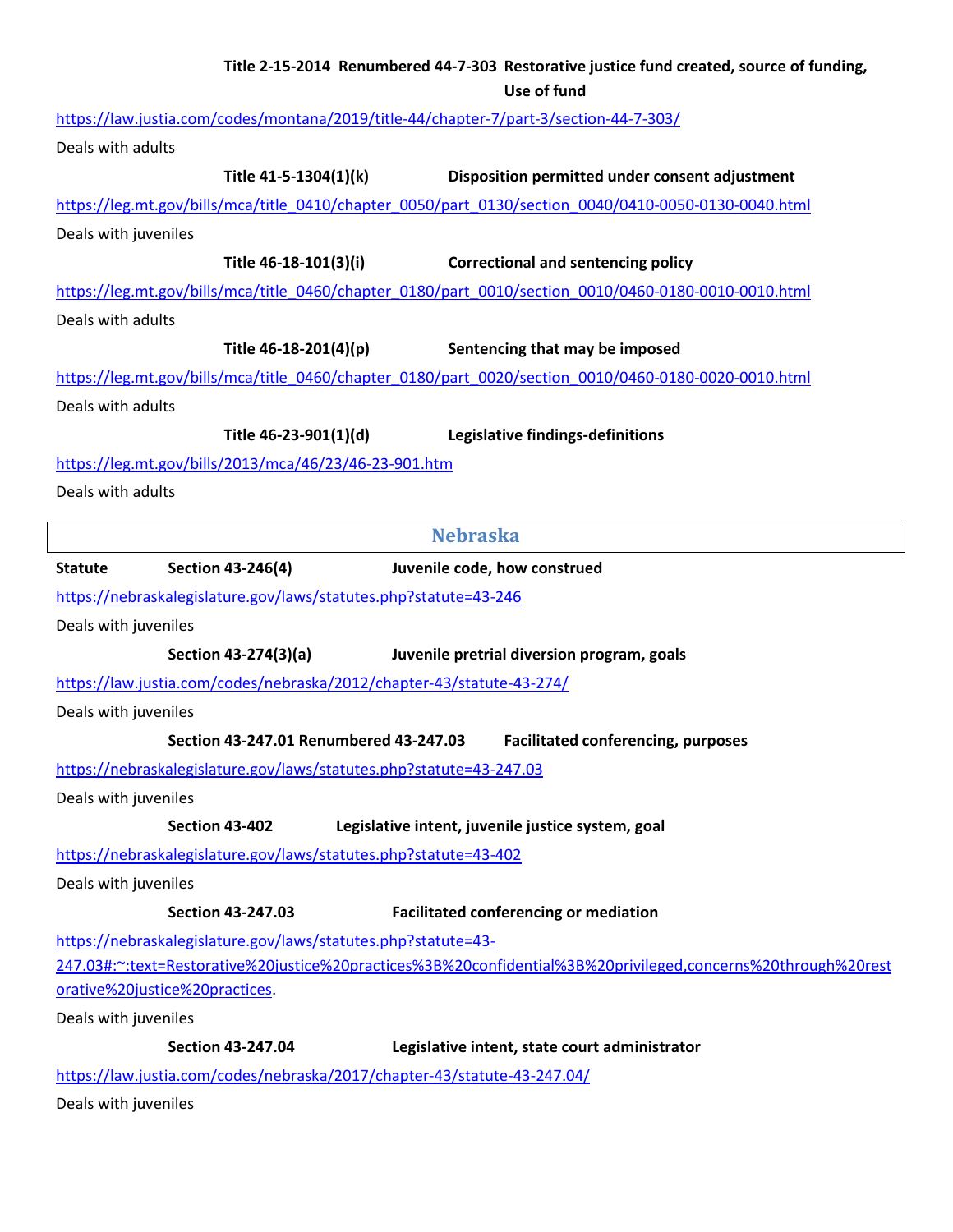https://law.justia.com/codes/nebraska/2019/chapter-43/statute-43-260-06/

Deals with juveniles

|                               |                                                                          | <b>Nevada</b>                                                                                                 |
|-------------------------------|--------------------------------------------------------------------------|---------------------------------------------------------------------------------------------------------------|
| <b>Administrative Code</b>    | 458.291                                                                  | Drug court programs, policies and procedures                                                                  |
|                               |                                                                          | https://regulations.justia.com/states/nevada/nac-458/alcohol-and-drug-abuse-programs/drug-court-programs/458- |
| 291/                          |                                                                          |                                                                                                               |
| Deals with adults, drug court |                                                                          |                                                                                                               |
|                               |                                                                          | <b>New Jersey</b>                                                                                             |
| <b>Statute Annotated</b>      | P.L. 2002 Title 2A:4A-21                                                 | Incorporates balanced and restorative                                                                         |
|                               |                                                                          | Justice principles in juvenile justice system                                                                 |
|                               | https://law.justia.com/codes/new-jersey/2019/title-2a/section-2a-4a-21/  |                                                                                                               |
| Deals with juveniles          |                                                                          |                                                                                                               |
|                               | $2A:4A-43(a)(g)$                                                         | <b>Disposition of delinquency cases</b>                                                                       |
|                               | https://law.justia.com/codes/new-jersey/2013/title-2a/section-2a-4a-43/  |                                                                                                               |
| Deals with juveniles          |                                                                          |                                                                                                               |
|                               | 52:17B-169(i)I1)                                                         | Findings, declarations relative to juvenile justice                                                           |
|                               | https://law.justia.com/codes/new-jersey/2013/title-52/section-52-17b-169 |                                                                                                               |
| Deals with juveniles          |                                                                          |                                                                                                               |
|                               |                                                                          | <b>New Mexico</b>                                                                                             |
| <b>Statutes</b>               | Chapter 32A-2-2                                                          | <b>Delinquency Act Purpose of Act</b><br><b>BA</b>                                                            |
|                               |                                                                          | https://law.justia.com/codes/new-mexico/2019/chapter-32a/article-2/section-32a-2-2/                           |
| Deals with juveniles          |                                                                          |                                                                                                               |
|                               |                                                                          | <b>North Dakota</b>                                                                                           |
| Not applicable                |                                                                          |                                                                                                               |
|                               |                                                                          | <b>Oklahoma</b>                                                                                               |
| <b>Statute</b>                | Title 22, 991a(A)(1)(cc)                                                 | Sentencing powers of court                                                                                    |
|                               | https://law.justia.com/codes/oklahoma/2014/title-22/section-22-991a/     |                                                                                                               |
| Deals with adults             |                                                                          |                                                                                                               |
|                               | Title 57, 521.2(C)(10)                                                   | <b>Transformation justice act</b>                                                                             |
|                               |                                                                          |                                                                                                               |
|                               | https://law.justia.com/codes/oklahoma/2019/title-57/section-57-521-2/    |                                                                                                               |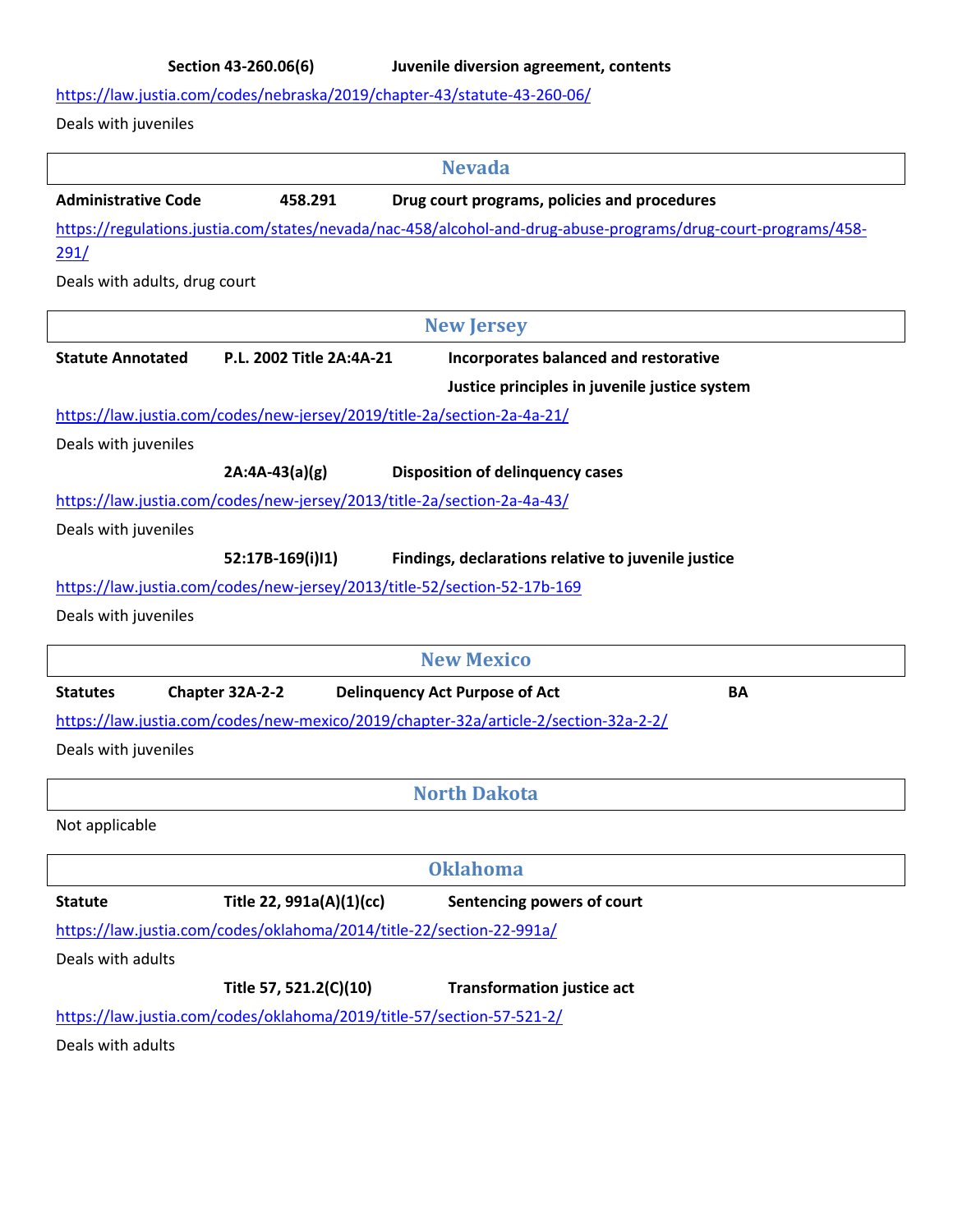| Pennsylvania                                                                                                                                                                 |
|------------------------------------------------------------------------------------------------------------------------------------------------------------------------------|
| <b>Juvenile Act</b><br><b>State Statute</b><br>42 PA CSA Section 6301<br><b>BARJ</b>                                                                                         |
| https://www.legis.state.pa.us/WU01/LI/LI/CT/HTM/42/00.063HTM                                                                                                                 |
| Deals with juveniles                                                                                                                                                         |
| <b>Rhode Island</b>                                                                                                                                                          |
| Not applicable                                                                                                                                                               |
|                                                                                                                                                                              |
| <b>South Dakota</b>                                                                                                                                                          |
| Not applicable                                                                                                                                                               |
| <b>Tennessee</b>                                                                                                                                                             |
| <b>Code Annotated</b><br>16-20-101<br>The Victim-Offender mediation center. Legislative findings and intent                                                                  |
| https://law.justia.com/codes/tennessee/2010/title-16/chapter-20/16-20-101/                                                                                                   |
| Deals with adults                                                                                                                                                            |
| 16-20-102<br>The Victim-Offender mediation center. Operation by a corporation                                                                                                |
| https://law.justia.com/codes/tennessee/2019/title-16/chapter-20/section-16-20-102/                                                                                           |
| Deals with adults                                                                                                                                                            |
| $40-36-302(a)(1)(B)$<br><b>Community based programs</b>                                                                                                                      |
| https://codes.findlaw.com/tn/title-40-criminal-procedure/tn-code-sect-40-36-302.html                                                                                         |
| Deals with adults                                                                                                                                                            |
|                                                                                                                                                                              |
|                                                                                                                                                                              |
| <b>Utah</b>                                                                                                                                                                  |
| <b>Judicial Code</b><br>Title 78A-6-102<br>Juvenile court act<br>BA                                                                                                          |
| https://le.utah.gov/xcode/Title78A/Chapter6/78A-6-                                                                                                                           |
| S102.html#:~:text=Establishment%20of%20juvenile%20court%20%2D%2D%20Organization%20and%20status%20of%20                                                                       |
| court%20%2D%2D%20Purpose.,-                                                                                                                                                  |
| (1)&text=The%20juvenile%20court%20is%20a,to%20administer%20oaths%20and%20affirmations.<br>Deals with juveniles                                                               |
|                                                                                                                                                                              |
| <b>Virginia</b>                                                                                                                                                              |
| <b>Code of Virginia</b><br><b>Purpose and intent</b><br>16.1-227                                                                                                             |
| https://law.justia.com/codes/virginia/2019/title-16-1/chapter-11/section-16-1-227/                                                                                           |
| 16.1-309.2-309.10<br>Establishment of community based services,                                                                                                              |
| Statewide plan for juvenile justice services<br>https://law.justia.com/codes/virginia/2019/title-16-1/chapter-11/section-16-1-309-2/                                         |
| https://law.justia.com/codes/virginia/2019/title-16-1/chapter-11/section-16-1-309-3/                                                                                         |
| https://law.justia.com/codes/virginia/2019/title-16-1/chapter-11/section-16-1-309-4/                                                                                         |
| https://law.justia.com/codes/virginia/2019/title-16-1/chapter-11/section-16-1-309-5/                                                                                         |
|                                                                                                                                                                              |
| https://law.justia.com/codes/virginia/2019/title-16-1/chapter-11/section-16-1-309-6/<br>https://law.justia.com/codes/virginia/2019/title-16-1/chapter-11/section-16-1-309-7/ |